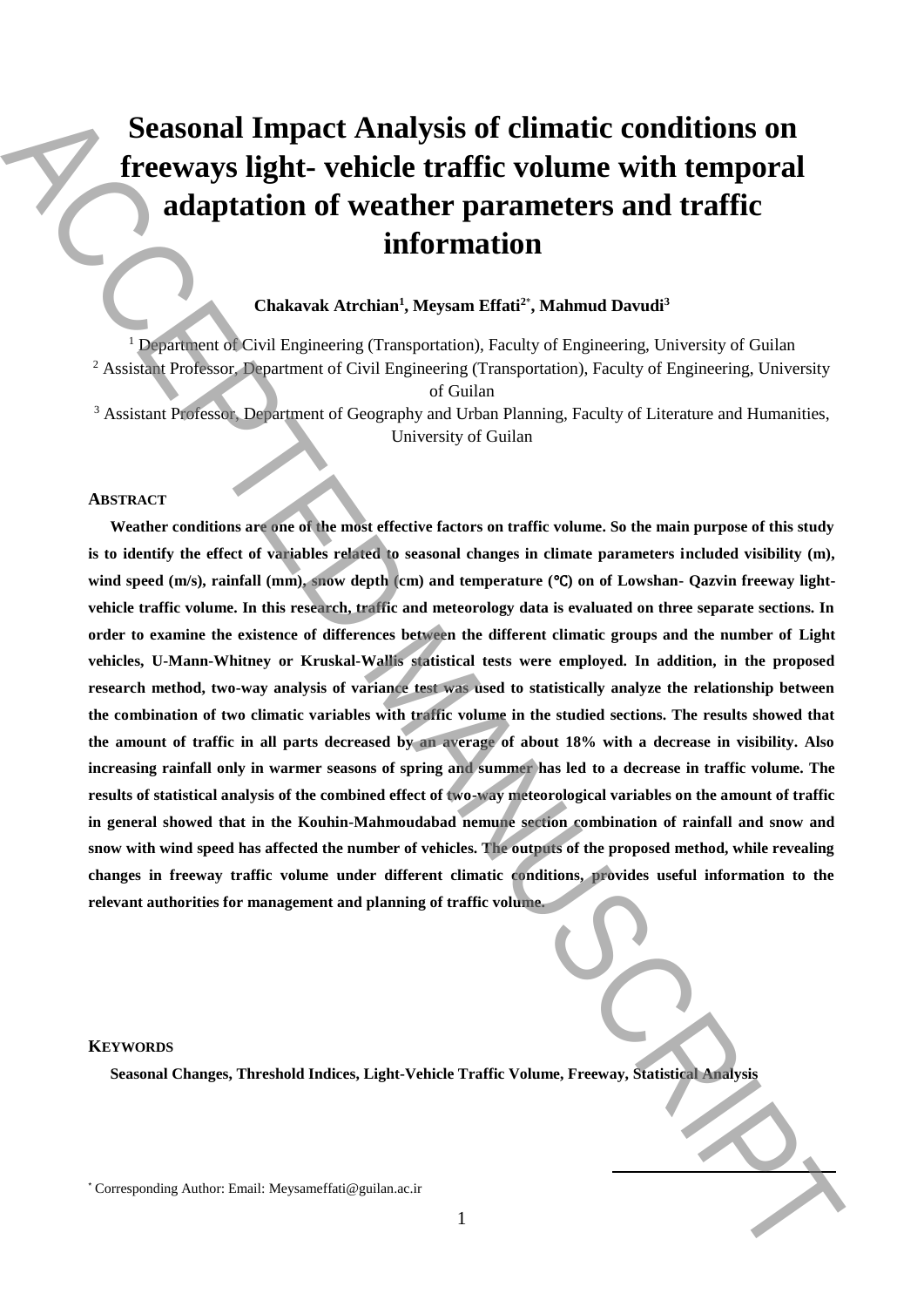## **1. Introduction**

Today, a wide range of factors affect traffic patterns. Climatic conditions are one of the most effective variables on traffic. Statistical estimates show that weather conditions lead to 544 million hours of vehicle delays annually [1]. A review of previous studies on weather conditions and traffic patterns suggests that the main focus of studies was on measuring the effect of weather in snow or rain in winter on traffic volume and other influential climate variables such as temperature, visibility Horizontal and wind speed etc. are less considered [2-6]. Second, the focus of most of the previous researches has been urban freeways [4-5]. Also, the main concentration of studies has been on the overall volume of traffic, and a small number of articles have addressed a specific class of vehicles [2, 4-5]. Therefore, in this study, it is regarded that by considering some of the climatic parameters such as horizontal visibility and wind speed, which were less studied in previous researches, as well as rainfall, temperature and snow depth, their impact on the lightvehicle traffic volume of the Loushan-Qazvin rural freeway, should be examined in all seasons. **Therefore the movement of vehicles must had no effect on the movement of vehicles had no effect on the movement of vehicles and**  $\alpha$  **of**  $\alpha$  **of**  $\alpha$  **of**  $\alpha$  **of**  $\alpha$  **of**  $\alpha$  **of**  $\alpha$  **of**  $\alpha$  **of**  $\alpha$  **of**  $\alpha$  **of**  $\alpha$  **of**  $\alpha$ 

## **2. Methodology**

The main approach of this study is based on temporal and spatial matching of climatic parameters with traffic data to quantify the effect of different weather groups on traffic volume of three section, namely: Loushan-Kouhin, Kouhin- Mahmoudabad nemune and Mahmoudabad nemune- Qazvin. Therefore, in order to measure the independent effect of each weather parameters on the traffic volume, U-Mann-Whitney statistical tests to compare and evaluate the effect of two independent groups of weather related parameters and also Kruskal-Wallis test have been used when the compared groups are more than two [7]. Moreover, due to investigating the significance of the combined effect of two meteorological variables on the amount of traffic, two-way analysis of variance was used. Before implementing the relevant test, the correlation between all independent climatic variables was examined by using Pearson and Spearman correlation tests.

According to studies conducted by researchers, the use of weather data from each station is valid up to a radius of 32 km. In this regard, based on the nearest synoptic meteorological stations to the study axis, the information of each meteorological station has been generalized to one section [3]. Further necessary preparations are made, including sorting the hourly statistics, converting the Greenwich time of the meteorological statistics to the official time of the country, classifying the weather variables based on critical thresholds in the relevant sources, and eliminating official holidays to avoid entering traffic volume data that are likely to change under these conditions [6]. The details of classifying climatic parameters are given in Table 1.

| Variable                  | Critical thresholds                |
|---------------------------|------------------------------------|
| Horizontal Visibility     | 0-200, 200-1000 and                |
| (m)                       | $>1000$ [8]                        |
| Rainfall (mm)             | $0-1$ , 1 - 5, 5 - 10 and > 10 [9] |
| Wind Speed (m/s)          | $0-3$ , 3-7, 7-13, 13-20 and       |
|                           | 20-28 [10]                         |
| Snow Depth (cm)           | $<$ 2 and $>$ 2 [8]                |
| Temperature $(^{\circ}C)$ | 0 and <0, 0-35 and >35 [9]         |

After integrating meteorological and traffic statistics, in order to select the appropriate statistical test, the distribution of the studied data with Kolmogorov-Smirnov test has been measured. Based on the results the distribution of data can be assumed to be abnormally reliable. But when the sample is large, the central limit theorem ensures that parametric tests can be used even if the distribution is not normal [7].

#### **3. Results**

In order to measure the effect of each climate parameter on traffic volume, U-Mann-Whitney or Kruskal-Wallis statistical tests were performed. The following diagram that displays the changes of traffic volume in terms of snow depth climate parameter, is given as an example in Figure 1. The numbers on the chart indicate the average of light vehicle traffic volume in each of the climatic subgroups, in the period of 1390 to 1397.

**Figure 1. The average of light vehicle traffic volume in terms of snow depth in winter (Kouhin- Mahmudabad nemune section)**



The results show that the traffic volume in all parts has decreased by an average of about 18% with a decrease in visibility. The wind speed parameter also